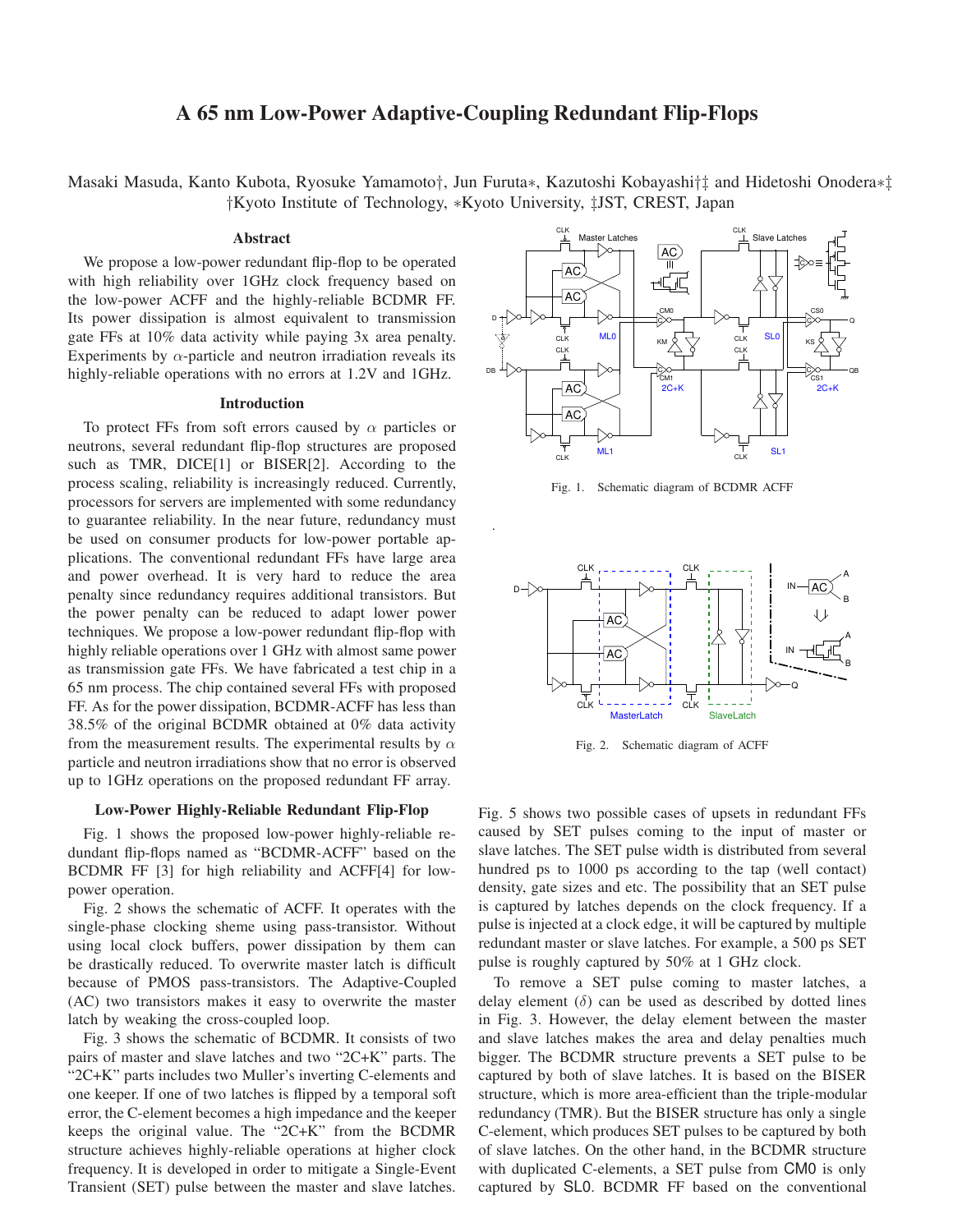

Fig. 3. Schematic diagram of BCDMR



Fig. 4. Another schematic of BCDMR ACFF with smaller number of Trs, bit with lower resiliency.

TGFF shows over  $100\times$  better error resiliency than TGFFs by the spallation neutron irradiation[5].

Fig. 4 is another structure of BCDMR ACFF. The nunber of transistors is smaller than Fig. 1. However, a SET pulse from amaster latch may be captured by both of redundant slave latches. Thus the soructure in Fig. 1 is used to gurantee high reliability by dissipating two inverters.

Table I shows area, delay, power and ADP (area-delaypower) products of redundant and non redundant FFs. BCDMR-ACFF consumes over 4x higher power than transmission gate FF (TGFF) at the 100% data activity ( $\alpha$  = 100%), while it consumes almost same power at  $\alpha = 10\%$ . Note that the power is obtained from circuit-level simulations by driving 8 FFs with a 2x clock buffer. Without adding the clock buffer, ACFF achieves much less power because no local clock buffer is required. The delay of the BCDMR-ACFF is almost equivalent and the area is 3x larger than TGFF. Fig. 6 shows power dissipation at 1.2V according to data activity normalized by TGFF. BCDMR-ACFF is less than original BCDMR below 40% data activity. BCDMR-ACFF achives low power operations, because average data activity of flip-flops in an SoC chip is typically between 5 and 15%. BCDMR-ACFF has less than 27% of the original BCDMR at 0% data activity. The ADP product in Fig. 7 of BCDMR-ACFF is about 2.0 at  $\alpha=0\%$ , which is almost 3.8x smaller than BCDMR FF implemented with TGFFs. We can construct a low-power BCDMR FF by using any kind of low-power master-slave edge-triggered FFs. It is the most significant advantages of the BCDMR structure.



Fig. 5. SET pulse coming to the input of redundant master or slave latches  $(n$  LATs) to be captured by positive or negative edge of clock.

Table I: Area, delay and power of FFs normalized by TGFF.

|                   |      |       | $\alpha=10\%$ | $\alpha = 100\%$ |
|-------------------|------|-------|---------------|------------------|
| FF                | Area | Delay | Power         |                  |
| <b>ACFF</b>       | .05  | 0.72  | 0.51          | $\gamma$ 1       |
| <b>BCDMR FF</b>   | 2.84 | 1.27  | $2.2^{\circ}$ | 2 73             |
| <b>BCDMR ACFF</b> |      |       |               | - 7 Q            |

# **Test Chip**

We have fabricated a 2 mm $\times$ 4 mm test chip in a 65 nm CMOS bulk process as in Fig. 8 with the detailed structures and the cell layout of the BCDMR-ACFF. The critical nodes are separated as far apart as possible without area penalty to eliminate a simultaneous flip of redundant components[5]. These four sorts of FFs are implemented on a die: BCDMR-ACFFs, BCDMR FFs, ACFFs and TGFFs on the twin-well (2W) structure, and BCDMR-ACFFs, BCDMR FFs on the triple-well (3W) structure. Table II shows bit numbers of these FFs. All those FFs are connected in series as a shift register. The chip has two clock pins, SHIFT CLK and PLL CLK. The former is used on the shift operation, while the latter is used during irradiation. To guarantee the hold restrictions of all serially-connected FFs, these clock signals are given from the tail of the shift register (CI to CO), while the shift input is given from the head (SI to SO). In order to measure soft-error resiliency of these FFs around 1GHz, PLL is used to multiply the clock up to 80x.

Fig. 9 shows the simplified schematic structure of the shift register and the clock distribution scheme. All FFs are connected in series on the shift operation (LOOP=0). Clock signals are also connected in series from head to tail, while all FFs are in the loop mode during irradiation, in which 8 FFs form a loop to capture flipped values. During irradiation, the clock signal is given from PLL CLK. The whole clock distribution tree consists of a clock stem and clock branches



Fig. 6. Power dissipation at 1.2V according to data activity normalized by DFF.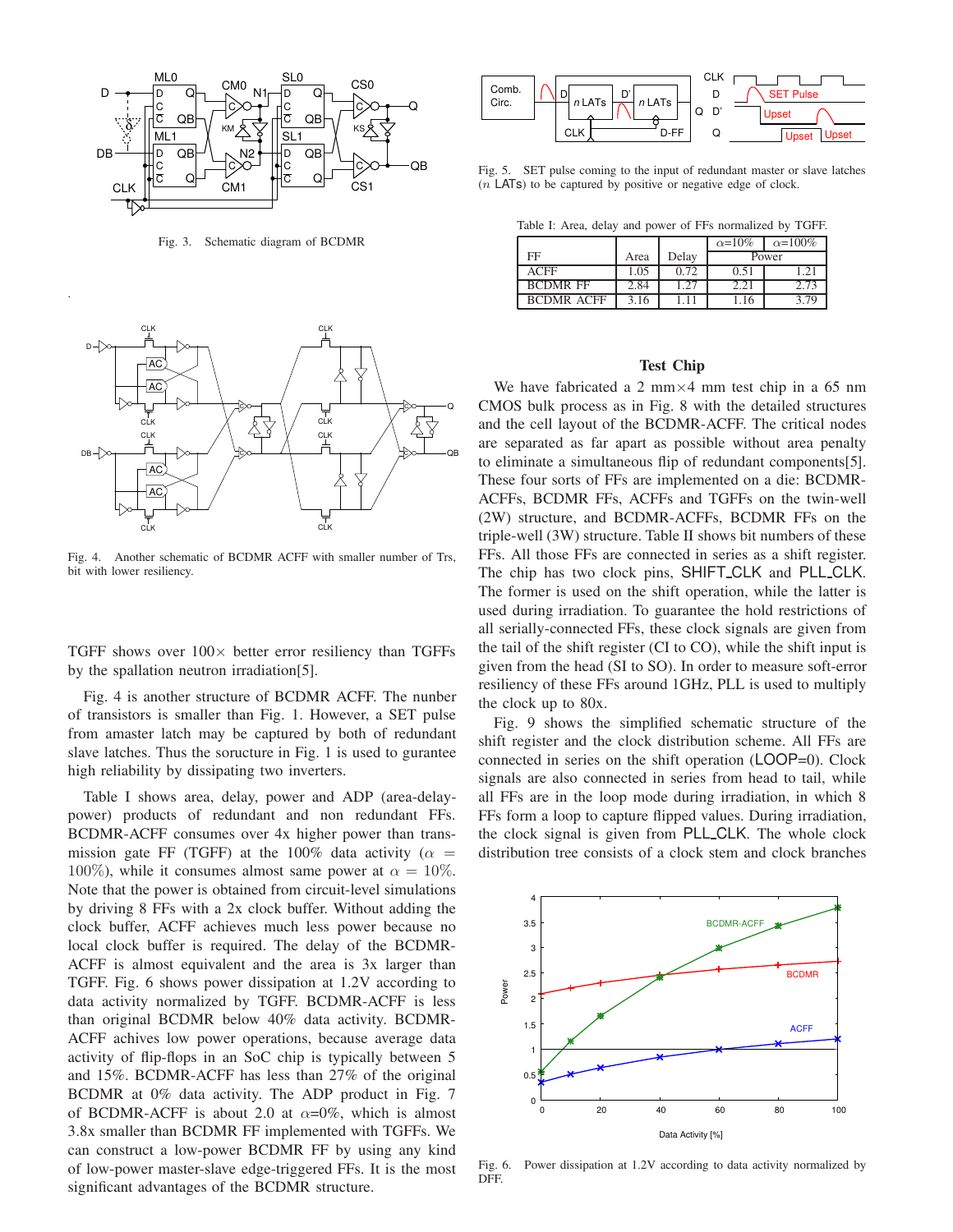

Fig. 7. ADP products at 1.2V according to data activity normalized by DFF.

Table II: No. of FFs on the fabricated chip.

|                | No. of FFs |
|----------------|------------|
| <b>TGFF</b>    | 2336       |
| <b>ACFF</b>    | 2272       |
| BCDMR(3W)      | 16800      |
| BCDMR(2W)      | 16800      |
| BCDMR-ACFF(3W) | 16384      |
| BCDMR-ACFF(2W) | 16384      |



Fig. 8. Chip micrograph with detailed structure and BCDMR ACFF layout



Fig. 9. Clock distributions to guarantee over 1 GHz operations during softerror experiments and no-hold violations at shift operations

to distribute higher clock frequency to FFs. If such higher clock is given from SHIFT CLK through the clock branches in series, it disappears in the middle of the branches because of the propagation-induced pulse-width fluctuation.

### **Experimental Results**

The error resilience of the FFs on the fabricated chip are measured by  $\alpha$ -particles from 3M Bq <sup>241</sup>A<sub>m</sub> and neutron irradiations at RCNP of Osaka University. On the neutron irradiation, multiple DUTs were measured at the same time to increase the number of observed errors.

Fig. 10 and Table III shows the measurement results by  $\alpha$ -particles and neutron irradiations respectively according to the clock frequency. ACFF has lower error rates than TGFF over all measured frequencies on the  $\alpha$  irradiations. However, the results are different on the neutron irradiation. The error resilience of TGFF and ACFF seems to be almost equivalent. We observed a few errors in BCDMR and BCDMR-ACFF regions only at 0 Hz. BCDMR structure keeps value by two latchs and a keeper. If one latch is upset, the other latch and the keeper hold the correct value. The upset latch recovers when the next clock is injected to the FF. When no clock is applied, the upset latch remains upset. If the other latch is upset afterwards, the output of the FF becomes wrong.

No error is observed up to 1GHz in BCDMR and BCDMR-ACFF regions. BCDMR-ACFF has as high reliability as BCDMR.

We measured power dissipation of the redundant FFs on the fabricated chip by changing the data activities. It is possible to give the clock signal only on the specified FF region in the fabricated chip. The local loop structure in the upperright side of Fig. 9 can be used to change the data activities, α. When these 8 FFs stores the same value,  $\alpha$  is equal to 0%, while it becomes 100% by storing the checker-board pattern in these 8 FFs. Fig. 11 shows the measurement results

at 1.2V supply voltage normalized by the power of TGFF. FFs implemented with the ACFF structure achieve low-power operations at lower data activites. At the 0% data activity, BCDMR-ACFF has less than 38.5% of the original BCDMR.

## **Conclusions**

We have fabricated a 65-nm chip including the low-power redundant FF called BCDMR-ACFF by using low-power ACFF and the highly-reliable BCDMR FF. The ADP product of BCDMR-ACFF is smaller than the original BCDMR when data activity is below 40%. At 0% data activity, the ADP product of BCDMR-ACFF is 2x larger than the TGFF. No error is observed in the proposed BCDMR-ACFF up to 1GHz clock frequency except 0Hz by the  $\alpha$ -particle and neutron irradiation. As for the power dissipation, BCDMR-ACFF has less than 38.5% of the original BCDMR at 0% data activity



Fig. 10. No. of errors (flipped FFs) per 1kbit by 5min.  $\alpha$  irradiations at 1.2V.